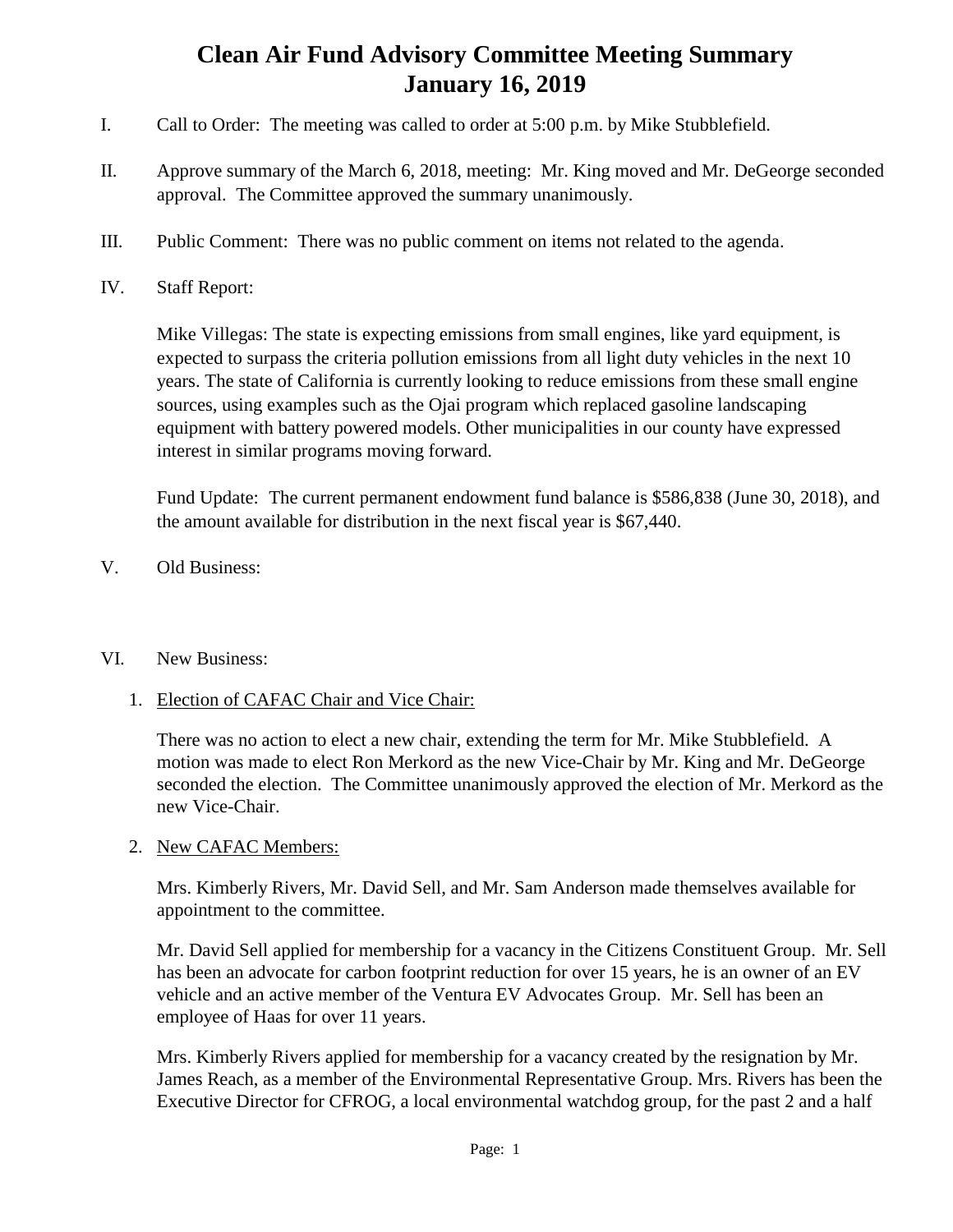years. She is active in local air quality monitoring and the improvement of it. Mrs. Rivers is passionate about environmental justice, wanting to see more disadvantaged communities see environmental opportunities like Ojai, by promoting Clean Air Fund grant outreach to these communities.

Mr. Sam Anderson was unable to make the meeting due to a work emergency but wanted to make himself available for the Citizens Constituent Group. In his absence was vetted by committee member Mr. Kent Bullard. Mr. Anderson has been an active member of the Ventura EV Advocates Group, and a clean air advocate. Mr. Anderson has been active in community engagement and educating other people in the benefits of EVs. He is also in the business of transportation and would be able to provide insight from that perspective.

Mr. DeGeorge moved to approve the three (3) candidates for membership on the CAFAC. Mr. Merkord seconded the motion. The Committee unanimously approved the election of Mrs. Kimberly Rivers, Mr. David Sell, and Mr. Sam Anderson to the Clean Air Fund Advisory Committee.

3. Grant to fund Electric Vehicle Charging Stations: Ventura Housing Authority (Westview Village), Channel Islands Harbor, and the City of Thousand Oaks:

Channel Islands Harbor: Mr. Jed Chernabaeff was present to represent the Channel Islands Harbor. The proposed project would be an installation of a Dual Level 2, ChargePoint Charging Station located at the Harbor Landing parking lot, located near South Harbor Blvd. and Channel Islands Blvd. This location was selected for its proximity to businesses such as Mrs. Olsons Coffee Hut, Harbor Mart, two restaurants and a fitness club. The funding requested is to cover the cost of equipment only, the remainder of the cost will be covered by the Harbor Department. Mr. Mark Sandoval, a newly elected Harbor Director, wants the harbor to go greener, with plans to install at least 3 more EV charging stations in the near future, and will be installing conduit on new construction with the intention of using for future EV charge station locations. This project is important because there are no publicly access EV charging stations within 1 mile of the Channel Islands Harbor currently.

The Housing Authority of the City of San Buenaventura: Mrs. Veronica Garcia and Mrs. Krystalin Bullicer were present to represent the Housing Authority of the City of San Buenaventura (HACSB). The project is for one Dual Level 2 EV Charging Station to be installed in the Westview Village, an affordable housing community in western Ventura. This installation is planned for Phase I, with more charging stations planned for Phase II and Phase III. This planned community will be utilizing solar panels to help offset electricity usage, have a community garden, multiple public parks, a multiuse sports court, and serve the low-income population with affordable housing. The original plan was to install a Juice Bar Charging Station but HACSB representatives agreed to obtain more bids before continuing with installation.

The City of Thousand Oaks: Mr. John Brooks was present to represent the City of Thousand Oaks. In preparing for this planned project, the City of Thousand Oaks conducted a community survey to determine the preferred charging stations used by EV owners in the City of Thousand Oaks. The original project requested funding assistance for nine (9) Dual Level 2 ChargePoint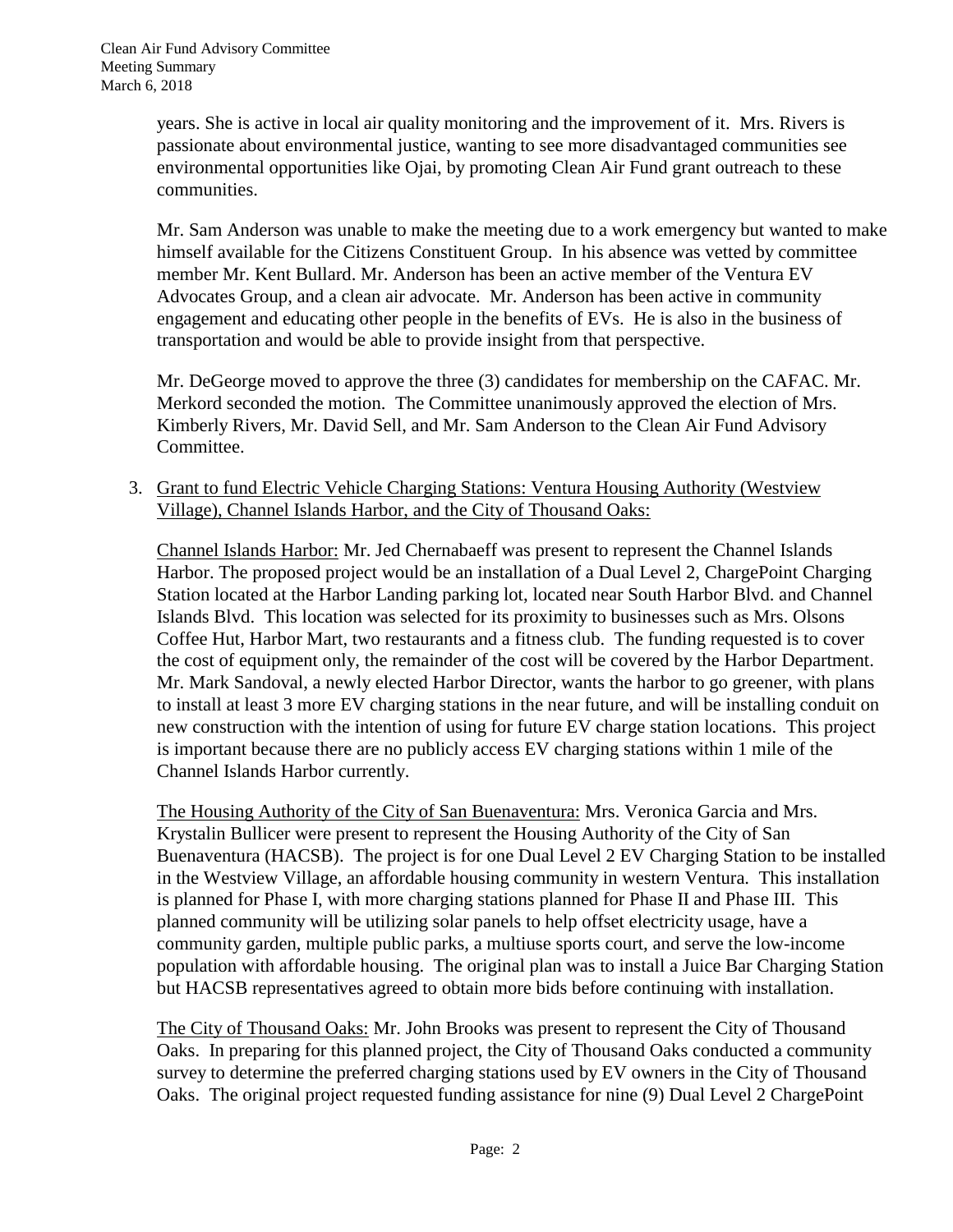Charging Stations to replace 11 BLINK chargers which are no longer used due to BLINK coststructure. However, recently it was brought to the attention to Mr. John Brooks that Newhall Ranch, to offset emission credits, will be funding the cost of some ChargePoint EV charging stations if a contract with them is signed by January  $30<sup>th</sup>$ , 2019. The original proposal was for \$46,428, but to move forward with the potential for ChargePoint units being funded from outside sources The City of Thousand Oaks is now requesting \$30,000 to encourage moving forward with the contract obtaining the originally planned nine (9) units plus two (2) more units to be installed in the employee parking lot to total eleven (11) ChargePoint Dual Level 2 units.

Mr. Bullard motioned to award the Channel Islands Harbor \$8,072, the HACSB \$12,877, and to the City of Thousand Oaks \$30,000. Mrs. Meeker seconded the motion. The Committee unanimously approved the funding of all three projects

|                |              | <b>Minutes</b> |        |      | Election of Mr. Merkord to<br>Vice-Chair |        |      |
|----------------|--------------|----------------|--------|------|------------------------------------------|--------|------|
| Member         | Attendance   | Moved          | Second | Vote | Moved                                    | Second | Vote |
| <b>Bullard</b> | $\mathbf P$  |                |        | Y    |                                          |        | Y    |
| DeGeorge       | P            |                | X      | Y    |                                          | X      | Y    |
| King           | $\mathbf{P}$ | X              |        | Y    | X                                        |        | Y    |
| Kromka         | E            |                |        |      |                                          |        |      |
| Logan          | $\mathbf{P}$ |                |        | Y    |                                          |        | Y    |
| Meeker         | $\mathbf{P}$ |                |        | Y    |                                          |        | Y    |
| Merkord        | $\mathbf{P}$ |                |        | Y    |                                          |        | Y    |
| Montoya        | A            |                |        |      |                                          |        |      |
| Rubin          | $\mathbf{P}$ |                |        | Y    |                                          |        | Y    |
| Stubblefield   | P            |                |        | Y    |                                          |        | Y    |

VII. Adjournment: The meeting was adjourned at 6:48 p.m. Prepared by: Danny McQuillan, Air Pollution Control District Staff

Attendance – P (present),  $A(absent)$ ,  $E(excused)$  Vote - Y(yes),  $N(no)$ ,  $A(abstain)$